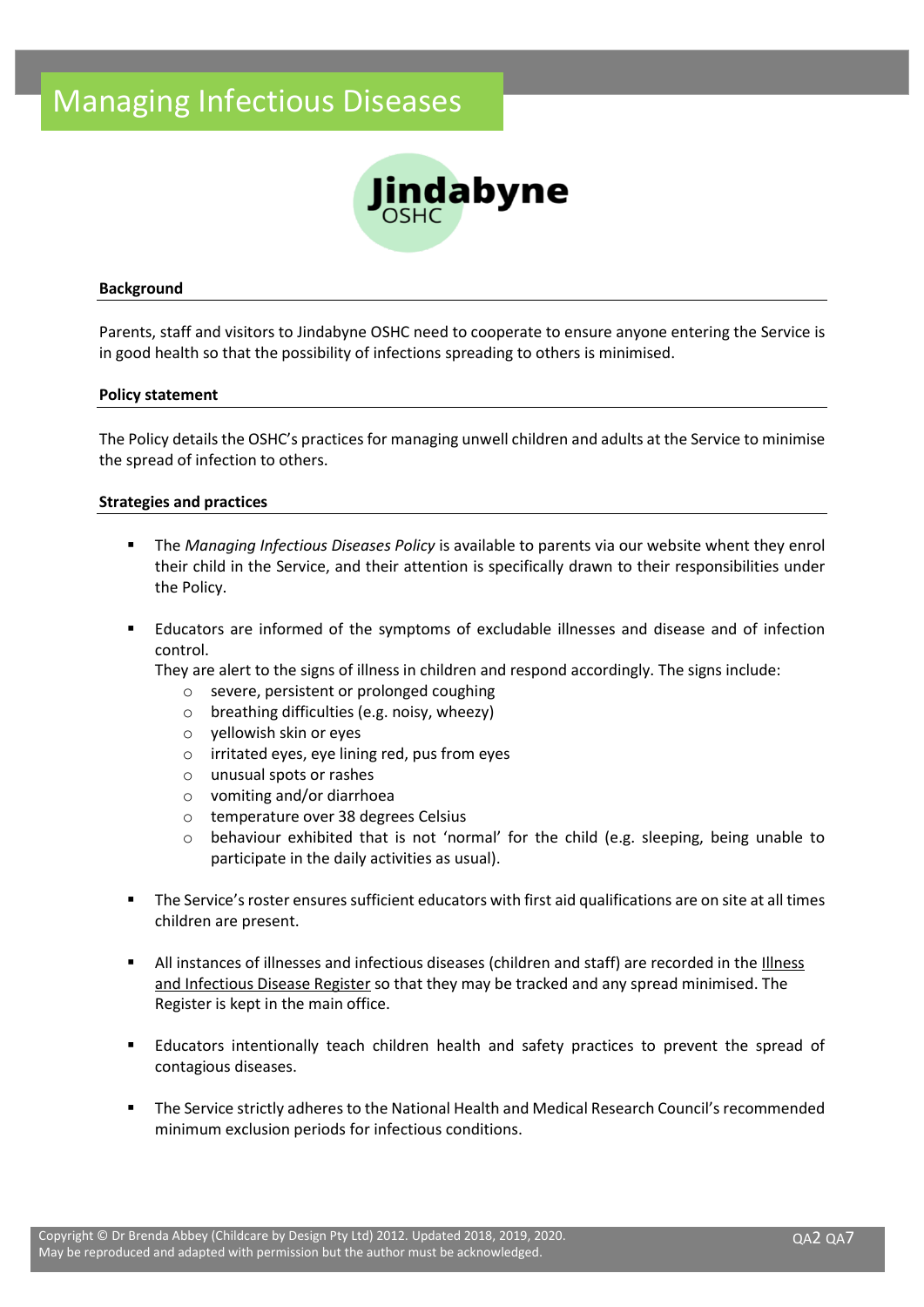# Managing Infectious Diseases

- If an outbreak of an infectious disease occurs in the Service, parents are informed verbally and by email. Information given to parents will include the nature of the illness, symptoms, incubation and infectious periods and the Service's exclusion requirements for the illness.
- In the case of serious ill health or hospitalisation, the child or staff member may be asked to provide a medical certificate verifying that they are sufficiently recovered to return to the Service. However, the Nominated Supervisor has the final say on whether the child or a staff member may return.
- Parents are asked not to bring any unwell child into the Service, and not to enter the Service if they are unwell themselves. The Nominated Supervisor can refuse entry to any child or adult (including a staff member) who comes to the Service clearly unwell.
- Should a child become unwell during the day, the parents or authorised person are contacted immediately to collect the child. The parent will be asked to sign the Incident, Injury, Trauma and Illness Record. If appropriate, the parent will be provided with a Parent/Doctor Report.
- Staff who become ill during the day are sent home and replaced.
- To ensure the safety of other children, staff and visitors, parents are asked to inform the Service if their child has been exposed to any infectious disease.

### **Responsibilities of parents**

- To provide, if requested, a medical certificate verifying that the child who has been unwell has sufficiently recovered to return to the Service.
- To keep unwell children away from the Service.
- To remain away from the Service when they themselves are unwell.
- To arrange prompt collection of their unwell child if contacted by the Service.
- To inform the Service at any time their child has been exposed to an infectious disease.

## **Procedure and forms**

- Illness and Infectious Diseases Register
- Incident, Injury, Illness and Trauma Record

## **Links to other policies**

- Enrolment and Orientation Policy
- Immunisation for Children and Staff Policy
- Incident, Injury, Trauma and Illness Policy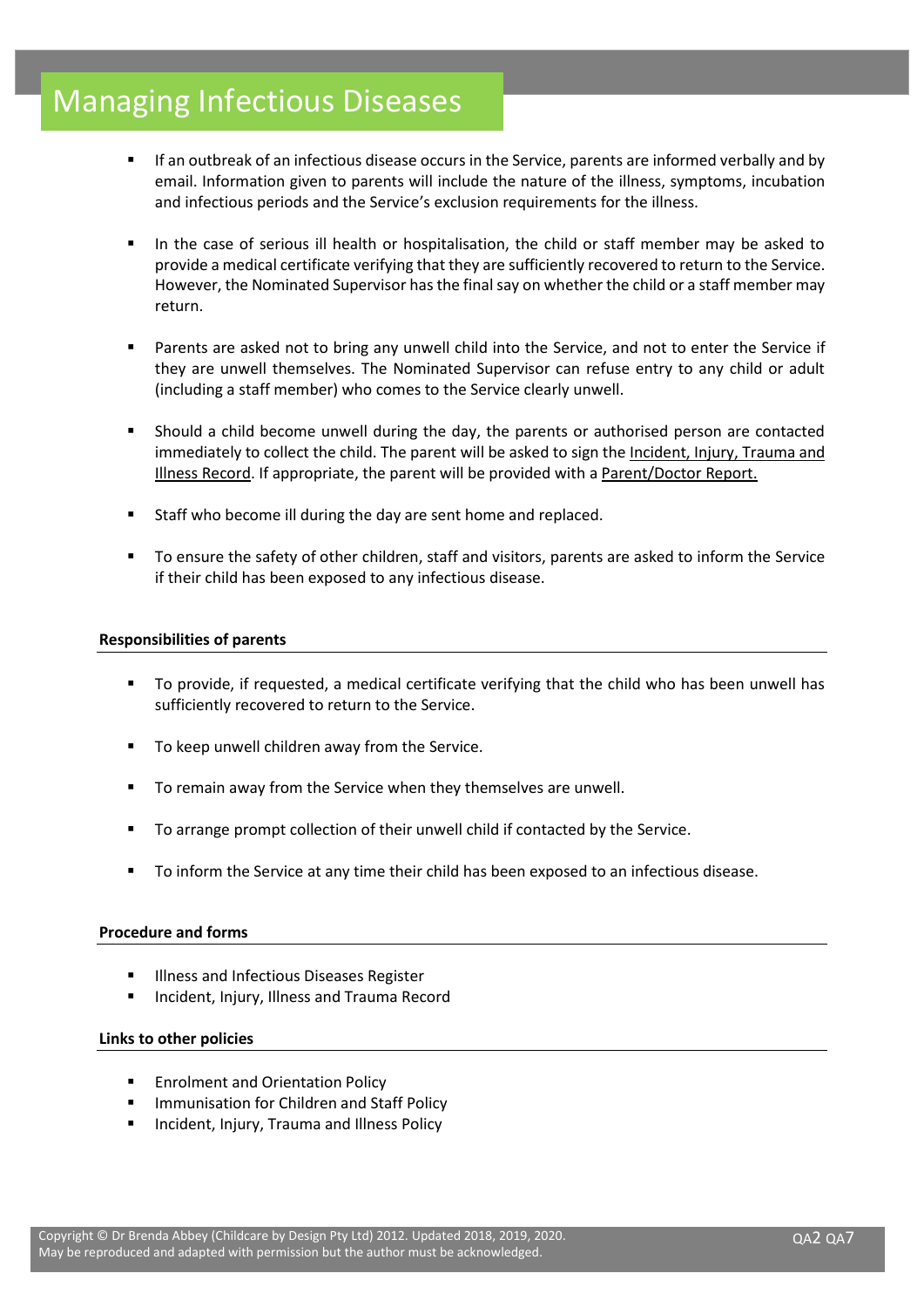# Managing Infectious Diseases

### **Links Education and Care Services National Regulations 2011, National Quality Standard 2011**

| Regs | 77    | Health, hygiene and safe food practices                                                                                                             |
|------|-------|-----------------------------------------------------------------------------------------------------------------------------------------------------|
|      | 85    | Incident, injury, trauma and illness policies and procedures                                                                                        |
|      | 86    | Notification to parents of incident, injury, trauma and illness                                                                                     |
|      | 87    | Incident, injury, trauma and illness record                                                                                                         |
|      | 88    | Infectious diseases                                                                                                                                 |
|      | 90    | Medical conditions policy                                                                                                                           |
|      | 162   | Health information to be kept in enrolment record                                                                                                   |
|      |       |                                                                                                                                                     |
| QA   | 2.1.1 | Each child's wellbeing and comfort is provided for, including appropriate opportunities to meet<br>each child's need for sleep, rest and relaxation |

#### **Sources**

- Education and Care Services National Regulations 2011
- Guide to the National Quality Framework 2018 (September 2020 Update): Section 4 Operational Requirements [https://www.acecqa.gov.au/sites/default/files/2020-09/Guide-to](https://www.acecqa.gov.au/sites/default/files/2020-09/Guide-to-the-NQF-September-2020.pdf)[the-NQF-September-2020.pdf](https://www.acecqa.gov.au/sites/default/files/2020-09/Guide-to-the-NQF-September-2020.pdf) accessed 30 December 2020

2.1.2 **Effective illness and injury management and hygiene practices are promoted and implemented** 

- National Health and Medical Research Council. (2012). *Staying Healthy: Preventing infectious diseases in early childhood education and care services. 5th edition*. [https://www.nhmrc.gov.au/sites/default/files/documents/attachments/ch55-staying](https://www.nhmrc.gov.au/sites/default/files/documents/attachments/ch55-staying-healthy.pdf)[healthy.pdf](https://www.nhmrc.gov.au/sites/default/files/documents/attachments/ch55-staying-healthy.pdf) accessed 30 December 2020
- National Health and Medical Research Council. (2013). *Recommended minimum exclusion periods.*

[https://www.nhmrc.gov.au/sites/default/files/documents/reports/clinical%20guidelines/ch55e](https://www.nhmrc.gov.au/sites/default/files/documents/reports/clinical%20guidelines/ch55e-exclusion-period-poster.pdf)[exclusion-period-poster.pdf](https://www.nhmrc.gov.au/sites/default/files/documents/reports/clinical%20guidelines/ch55e-exclusion-period-poster.pdf) accessed 30 December 2020

**Further reading and useful websites** *(Consistent with the approach of the National Quality Framework, the following references have prioritised efficacy and appropriateness to inform best practice, and legislative compliance over state or territory preferences.)*

- Department of Health (Australian Government). National Immunisation Program. <https://www.health.gov.au/initiatives-and-programs/national-immunisation-program> accessed 30 December 2020
- National Health and Medical Research Council <http://www.nhmrc.gov.au/> accessed 30 December 2020

#### **Policy review**

The Service encourages staff and parents to be actively involved in the annual review of each of its policies and procedures. In addition, the Service will accommodate any new legislative changes as they occur and any issues identified as part the Service's commitment to quality improvement. The Service consults with relevant recognised authorities as part of the annual review to ensure the policy contents are consistent with current research and contemporary views on best practice.